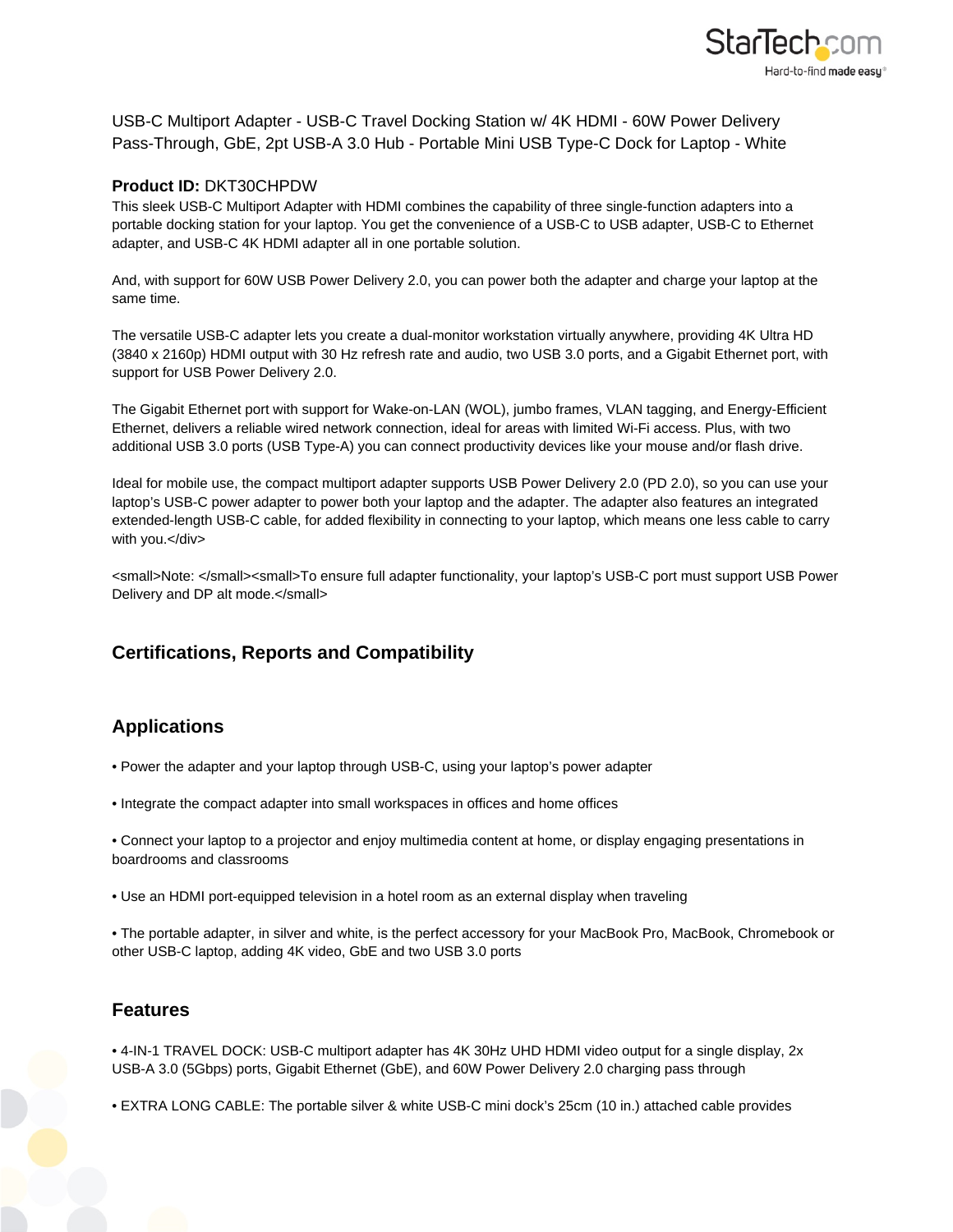

extended reach to reduce port/connector strain on 2-in-1 devices or laptops on riser stands

• WIDE DEVICE COMPATIBILITY: USB C multiport adapter for USB-C & Thunderbolt 3 laptops, Ultrabooks, Chromebooks, tablets & phones for brands like HP, Dell, Lenovo, MacBooks, Surface and Samsung Galaxy

• WIDE OPERATING SYSTEM COMPATIBILITY: With automatic driver setup, this all-in-one USB 3.1 Gen 1 Type-C docking station supports Windows, macOS, Chrome OS, Android (Galaxy S9 & up, Pixel 3)

• POWERED BY LAPTOP OR EXTERNAL ADAPTER: This dock can draw power from the laptop USB bus or charge the laptop via PD-Passthrough if a USB-C power adapter is connected (12W for dock & 48W for charging)

| <b>Hardware</b> |                                |                                                    |
|-----------------|--------------------------------|----------------------------------------------------|
|                 | Warranty                       | 3 Years                                            |
|                 | 4K Support                     | Yes                                                |
|                 | Fast-Charge Port(s)            | No                                                 |
|                 | Displays Supported             | $\mathbf{1}$                                       |
|                 | <b>Bus Type</b>                | USB-C                                              |
|                 | <b>Industry Standards</b>      | IEEE 802.3, IEEE 802.3u, IEEE 802.3ab              |
|                 |                                | USB 3.0 - Backward compatible with USB 2.0 and 1.1 |
|                 |                                |                                                    |
|                 | Chipset ID                     | VIA/VLI - VL813                                    |
|                 |                                | VIA/VLI - VL100                                    |
|                 |                                | Chrontel - CH7525A                                 |
|                 |                                | <b>ASIX - AX88179</b>                              |
| Performance     |                                |                                                    |
|                 | Maximum Data Transfer<br>Rate  | 5 Gbps (USB 3.0)<br>2 Gbps (Ethernet; Full-Duplex) |
|                 | Maximum Digital<br>Resolutions | 4096 x 2160p @ 24Hz or 3840 x 2160p (HDMI) @ 30Hz  |
|                 | Type and Rate                  | USB 3.0 - 5 Gbit/s                                 |
|                 | <b>UASP Support</b>            | Yes                                                |
|                 | <b>Compatible Networks</b>     | 10/100/1000 Mbps                                   |
|                 | Auto MDIX                      | Yes                                                |
|                 |                                |                                                    |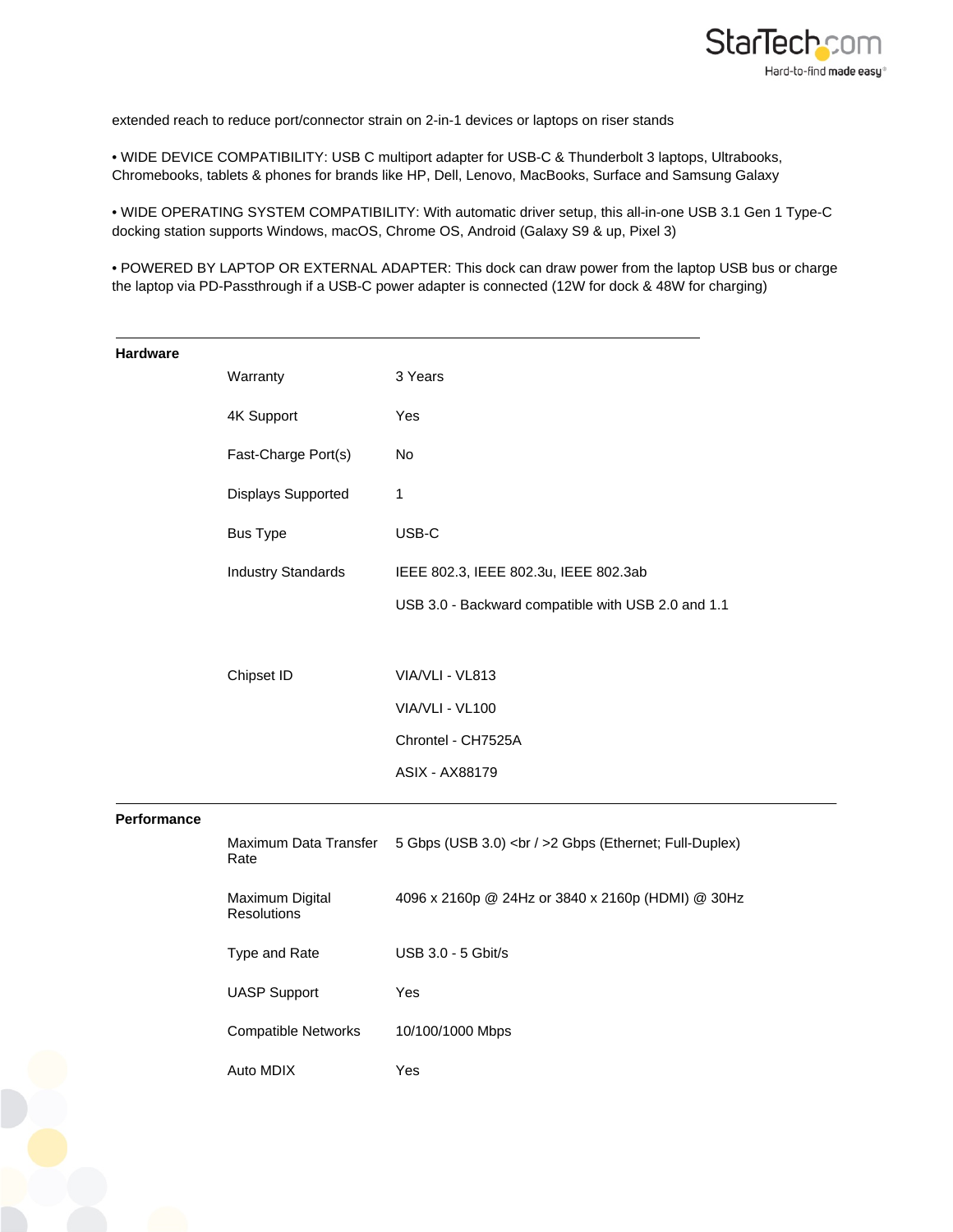

|                                               | <b>Full Duplex Support</b>       | Yes                                                                                                                                                                                                                                                                                                                           |
|-----------------------------------------------|----------------------------------|-------------------------------------------------------------------------------------------------------------------------------------------------------------------------------------------------------------------------------------------------------------------------------------------------------------------------------|
| Connector(s)                                  |                                  |                                                                                                                                                                                                                                                                                                                               |
|                                               | Connector Type(s)                | USB Type-C (24 pin) USB 3.0 (5Gbps)                                                                                                                                                                                                                                                                                           |
|                                               |                                  | HDMI (19 pin)                                                                                                                                                                                                                                                                                                                 |
|                                               |                                  | <b>RJ-45</b>                                                                                                                                                                                                                                                                                                                  |
|                                               |                                  | USB Type-A (9 pin) USB 3.0 (5 Gbps)                                                                                                                                                                                                                                                                                           |
|                                               |                                  | USB Type-C (24 pin) USB 3.0 (5Gbps)                                                                                                                                                                                                                                                                                           |
| <b>Software</b>                               |                                  |                                                                                                                                                                                                                                                                                                                               |
|                                               | OS Compatibility                 | Windows 7, 8, 8.1, 10<br>>macOS 10.9 to 10.15<br>>>>>>Chrome OS                                                                                                                                                                                                                                                               |
| <b>Special Notes /</b><br><b>Requirements</b> |                                  |                                                                                                                                                                                                                                                                                                                               |
|                                               | System and Cable<br>Requirements | A host laptop with an available USB-C port (to ensure full adapter<br>functionality, the host USB-C port must support USB Power Delivery<br>2.0 and DP alt mode)                                                                                                                                                              |
|                                               |                                  | Optional: USB-C power adapter (for example, your laptop's USB-C<br>based power adapter)                                                                                                                                                                                                                                       |
|                                               | <b>Note</b>                      | Not all USB-C ports support the full functionality of the USB Type-C<br>standard. Ensure that your host USB-C port supports USB Power<br>Delivery 2.0 and DP alt mode.                                                                                                                                                        |
|                                               |                                  | The adapter can connect to a host laptop's USB-C port that doesn't<br>support USB Power Delivery 2.0. However, in this configuration if a<br>power adapter is connected to the multifunction adapter, it will not pass<br>power through to your host laptop.                                                                  |
|                                               |                                  | A 4K-capable display is required to achieve 3840 x 2160p resolution<br>(4K is also known as 4K x 2K)                                                                                                                                                                                                                          |
|                                               |                                  | USB 3.0 is also known as USB 3.1 Gen 1; this connectivity standard<br>offers speeds up to 5Gbps.                                                                                                                                                                                                                              |
|                                               |                                  | Your laptop might have specific charging requirements. For example, if<br>your laptop requires exactly 60W of power and an adapter consumes<br>some of the 60W, your laptop might not recognize that it is getting<br>enough power. For more information about Power Delivery, refer to the<br>manufacturer of your hardware. |
| <b>Power</b>                                  | Power Source                     | USB-Powered                                                                                                                                                                                                                                                                                                                   |
|                                               | <b>Power Delivery</b>            | 60W                                                                                                                                                                                                                                                                                                                           |